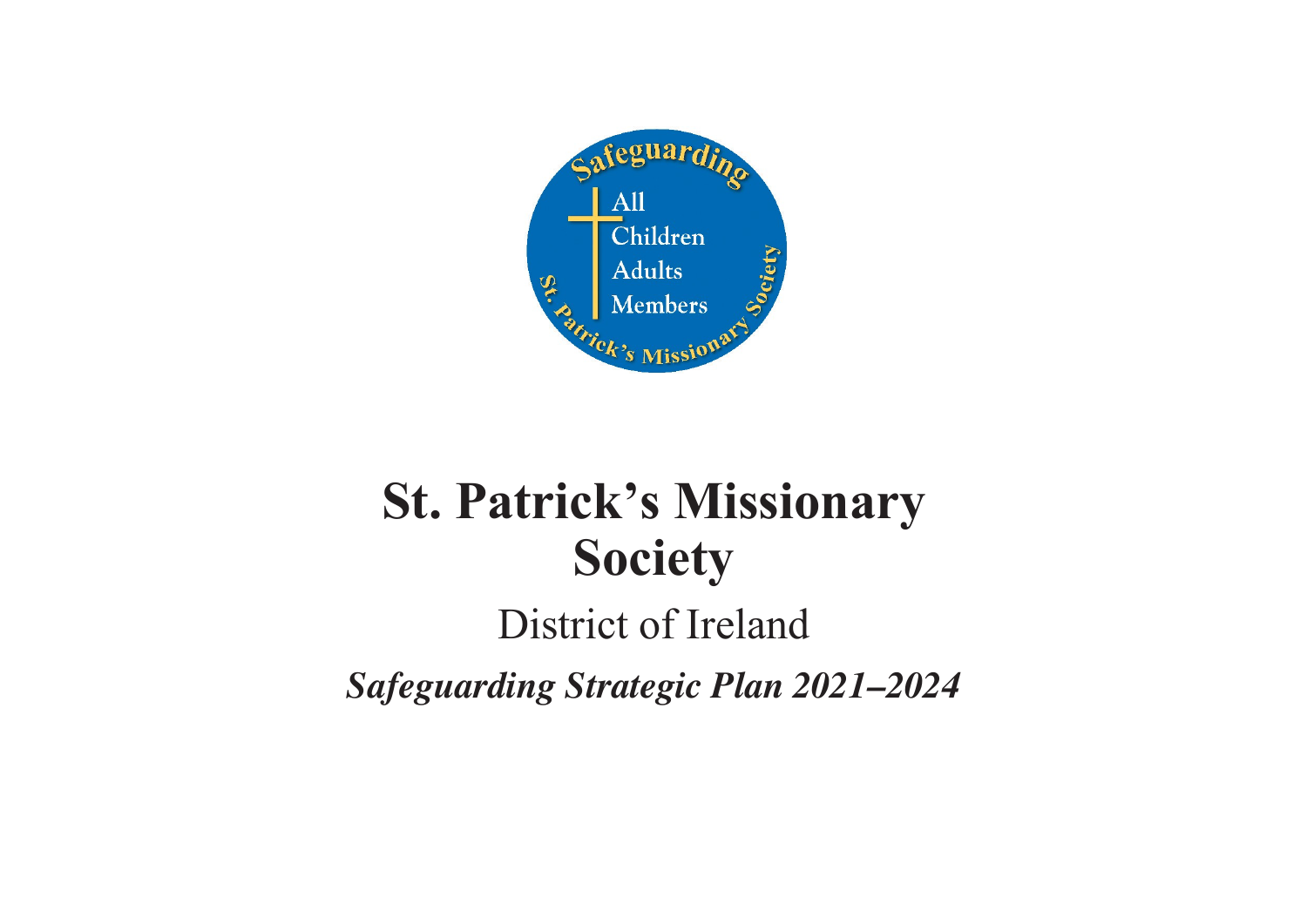## **Standard 1: Creating & Maintaining Safe Environments**

| <b>Objective 1:</b> Review and revise Safeguarding Policy & Procedures in line with National Standards |                                                                                                                                                                                                                                                                 |                            |                    |
|--------------------------------------------------------------------------------------------------------|-----------------------------------------------------------------------------------------------------------------------------------------------------------------------------------------------------------------------------------------------------------------|----------------------------|--------------------|
| <b>Responsibility</b>                                                                                  | <b>Action</b>                                                                                                                                                                                                                                                   | <b>Implementation Date</b> | <b>Review Date</b> |
|                                                                                                        |                                                                                                                                                                                                                                                                 |                            |                    |
| <b>Safeguarding Committee</b><br>Safeguarding Officer/DLP/<br><b>Assistant DLP</b>                     | Review Policies/Procedures as relevant<br>2. Consider current needs of the Kiltegan Community<br>re. operationalising of Policy/Procedures<br>3. Revise Policy/Procedures in light of above<br>Submit for approval/sign off by District Leader & District<br>4. | To discuss                 | To agree           |
|                                                                                                        | Leadership Team                                                                                                                                                                                                                                                 | To discuss                 | To agree           |
|                                                                                                        |                                                                                                                                                                                                                                                                 |                            |                    |
| <b>Safeguarding Committee</b><br>Safeguarding Officer,<br>District Leader                              | Endorse and disseminate revised Policies and Procedures                                                                                                                                                                                                         | To plan for                | To agree           |

| <b>Objective 2:</b> Develop Policies in specific areas             |                                                                                                                                                                                                                                                        |                            |                    |
|--------------------------------------------------------------------|--------------------------------------------------------------------------------------------------------------------------------------------------------------------------------------------------------------------------------------------------------|----------------------------|--------------------|
| <b>Responsibility</b>                                              | <b>Action</b>                                                                                                                                                                                                                                          | <b>Implementation Date</b> | <b>Review Date</b> |
|                                                                    |                                                                                                                                                                                                                                                        |                            |                    |
| Safeguarding Committee<br>Safeguarding Officer                     | (suggestions)<br>1. Develop Garda Vetting Disclosure policy<br>Develop policy for use/activities of Sli an Chroi?<br>Develop Complaints policy?<br>3.<br>Develop Whistle Blowing policy as appropriate to all relevant<br>4.<br>aspects of Procedures? | To discuss                 | To discuss         |
|                                                                    | 5. Submit for approval/sign off by District & District Leadership Team                                                                                                                                                                                 | To discuss                 | To discuss         |
|                                                                    |                                                                                                                                                                                                                                                        |                            |                    |
| Safeguarding Committee,<br>Safeguarding Officer<br>District Leader | Endorse and disseminate revised Policies and Procedures                                                                                                                                                                                                | To discuss                 | To discuss         |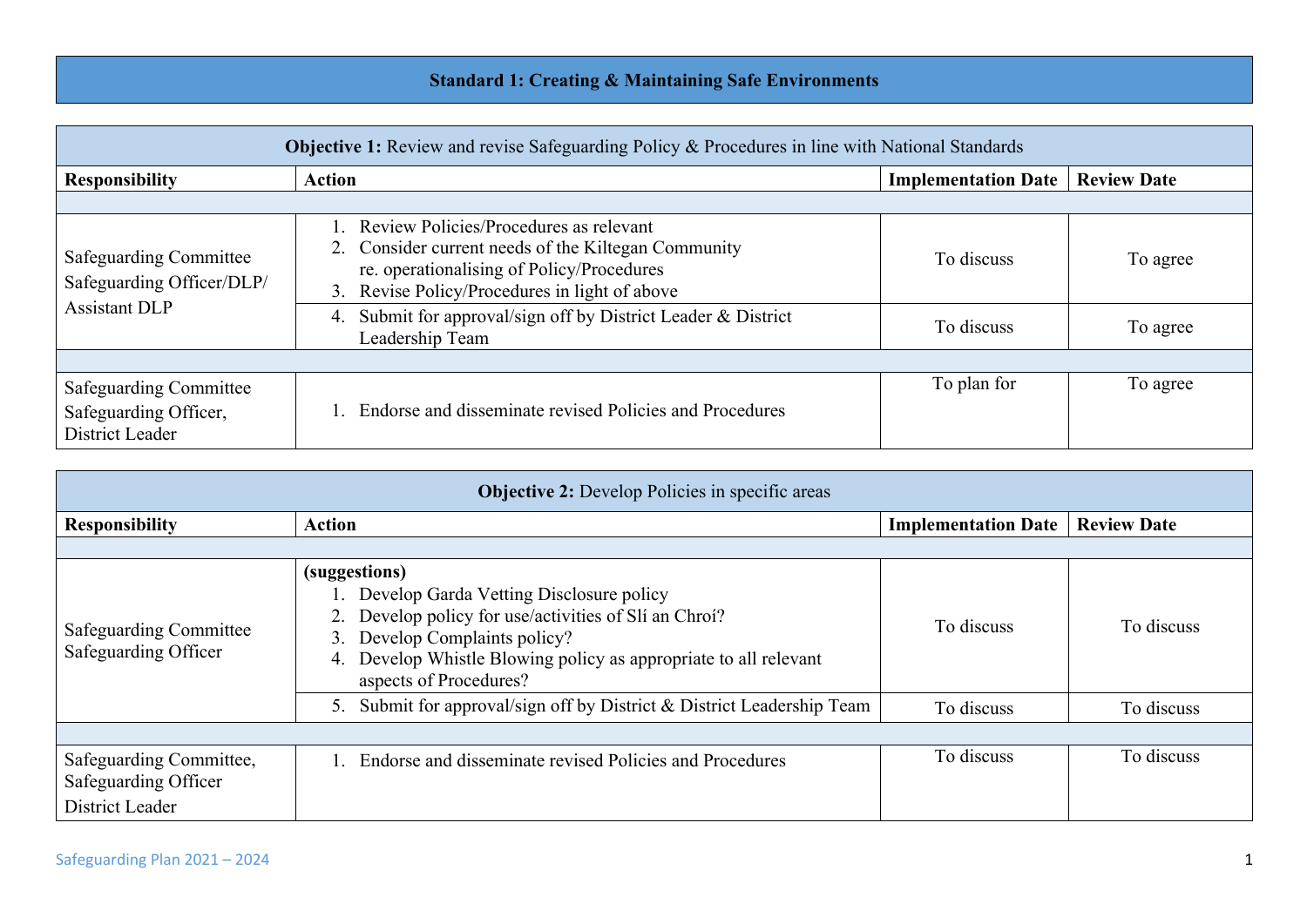| <b>Objective 3:</b> Ensure safe recruitment procedures and practices are in place  |                                                                                  |                            |                    |
|------------------------------------------------------------------------------------|----------------------------------------------------------------------------------|----------------------------|--------------------|
| <b>Responsibility</b>                                                              | <b>Action</b>                                                                    | <b>Implementation Date</b> | <b>Review Date</b> |
|                                                                                    |                                                                                  |                            |                    |
| <b>Safeguarding Committee</b><br>Safeguarding Officer                              | 1. Review current recruitment procedures                                         | immediate                  | To agree           |
|                                                                                    | 2. Submit for approval/sign off by District Leader & District<br>Leadership Team | immediate                  | To agree           |
|                                                                                    |                                                                                  |                            |                    |
| Safeguarding Committee,<br>District Leader, HR Manager<br>and Safeguarding Officer | 1. Ensure recruitment procedures and practices are implemented.                  | immediate                  | To agree           |

| <b>Objective 4:</b> Ensure proper vetting procedures are in place         |                                                                                                                                                                                  |                            |                    |
|---------------------------------------------------------------------------|----------------------------------------------------------------------------------------------------------------------------------------------------------------------------------|----------------------------|--------------------|
| <b>Responsibility</b>                                                     | <b>Action</b>                                                                                                                                                                    | <b>Implementation Date</b> | <b>Review Date</b> |
|                                                                           |                                                                                                                                                                                  |                            |                    |
| District Leader, Safeguarding<br>Officer<br>Diocesan vetting personnel    | 1. Agree Garda vetting arrangements where possible and/or ensure<br>agreements are in accordance with all Dioceses where a member is<br>located.                                 | Immediate                  | Ongoing            |
|                                                                           |                                                                                                                                                                                  |                            |                    |
| <b>Safeguarding Committee</b><br>District Leader, Safeguarding<br>Officer | Identify those requiring vetting<br>2.<br>(for e.g. all members, staff and volunteers engaged in<br>pastoral/public ministry with children, young people & vulnerable<br>adults) | Immediate                  | Ongoing            |
|                                                                           |                                                                                                                                                                                  |                            |                    |
| Director of Safeguarding<br><b>Assistant DLP</b>                          | 3.<br>Carry out ongoing vetting                                                                                                                                                  | Immediate                  | Ongoing            |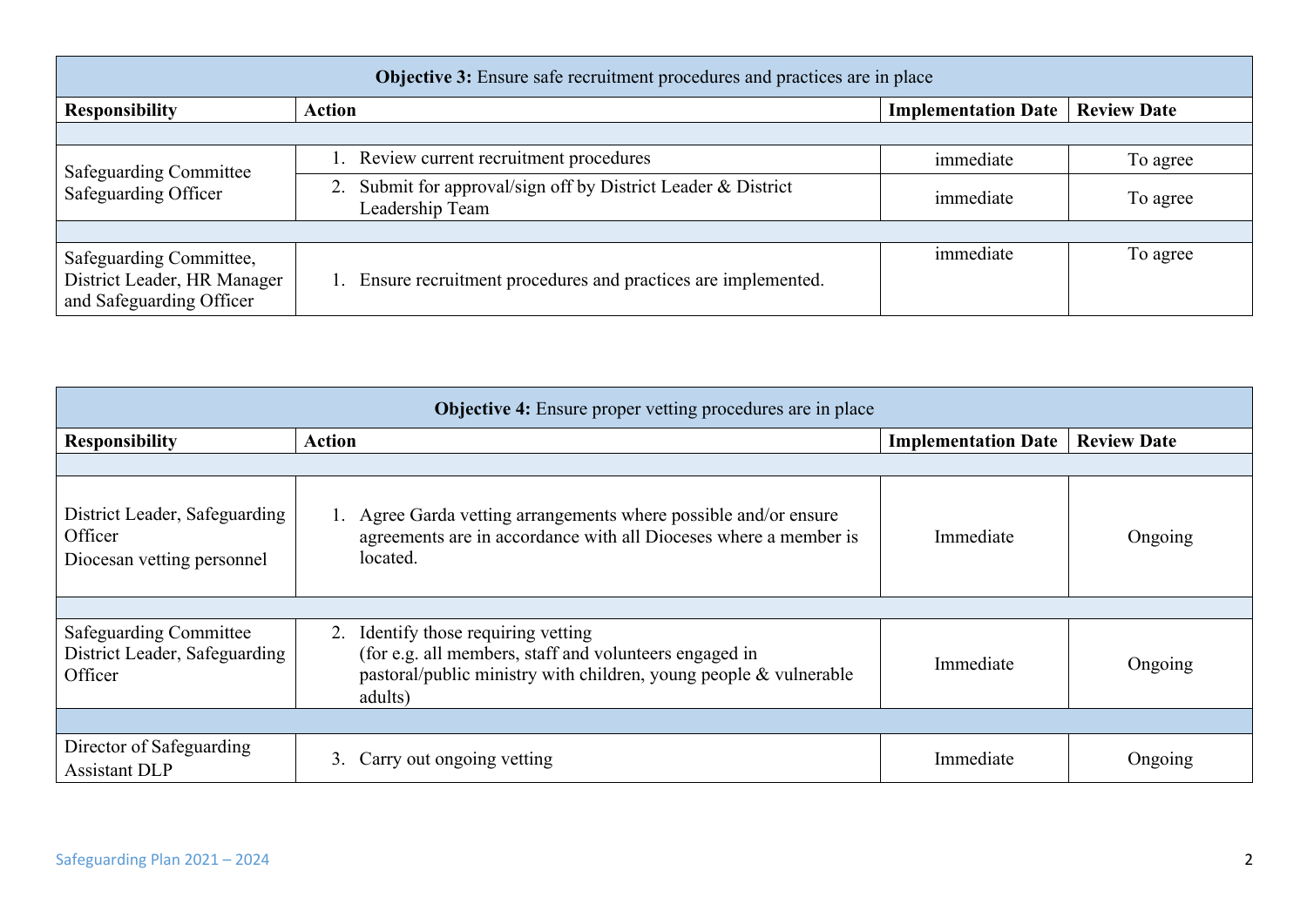| <b>Objective 5:</b> Ensure that safe arrangements are in place for visiting clergy or persons in any form of consecrated life |                                                                                            |                                          |         |
|-------------------------------------------------------------------------------------------------------------------------------|--------------------------------------------------------------------------------------------|------------------------------------------|---------|
| <b>Responsibility</b>                                                                                                         | <b>Action</b>                                                                              | <b>Implementation Date   Review Date</b> |         |
|                                                                                                                               |                                                                                            |                                          |         |
| Safeguarding Officer<br>Provincial Leadership Team                                                                            | 1. Ensure that arrangements, practices and policies are clearly<br>understood and in place | Immediate                                | Ongoing |
|                                                                                                                               |                                                                                            |                                          |         |
| Leaders and Superiors                                                                                                         | Ensure procedures and practices are implemented.                                           | Immediate                                | Ongoing |

| <b>Objective 6:</b> Ensure the safe use of Society Property by external groups complies with effective safeguarding practice |                                                                                                                            |                            |                    |
|------------------------------------------------------------------------------------------------------------------------------|----------------------------------------------------------------------------------------------------------------------------|----------------------------|--------------------|
| <b>Responsibility</b>                                                                                                        | Action                                                                                                                     | <b>Implementation Date</b> | <b>Review Date</b> |
|                                                                                                                              |                                                                                                                            |                            |                    |
| <b>Safeguarding Committee</b><br>Safeguarding Officer                                                                        | 1. Review current guidance on safe use of Society property<br>2. Submit for approval/sign off by District Leader & Council | Immediate                  | Ongoing            |
|                                                                                                                              |                                                                                                                            |                            |                    |
| Safeguarding Officer<br>District Leader                                                                                      | 3. Ensure use and completion of revised form for external groups<br>using Society property                                 | Immediate                  | Ongoing            |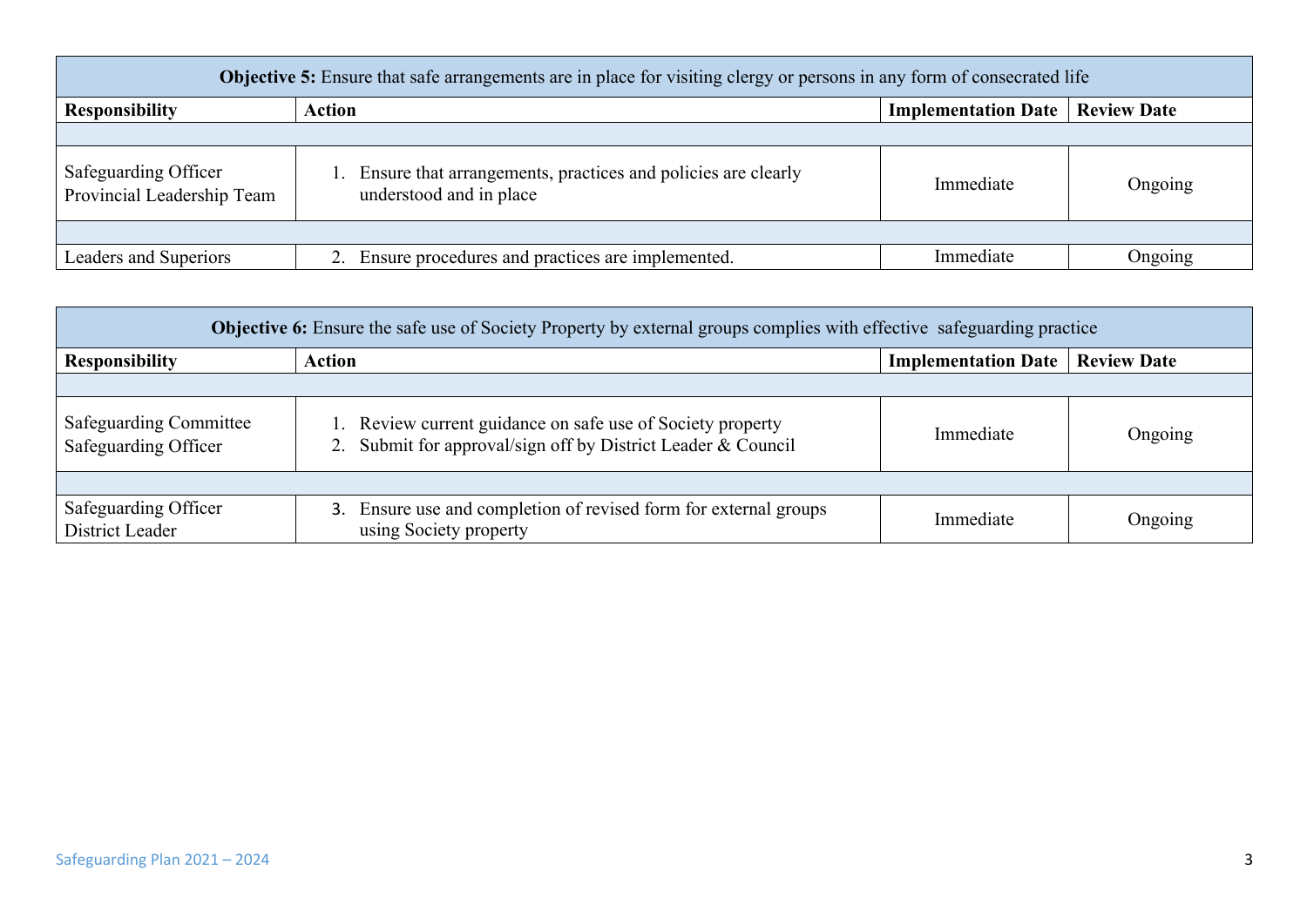#### **Standard 5: Training & Support**

| <b>Objective 7:</b> Ensure that all personnel receive appropriate safeguarding training for the Catholic Church |                                                                                                                                             |                            |                    |
|-----------------------------------------------------------------------------------------------------------------|---------------------------------------------------------------------------------------------------------------------------------------------|----------------------------|--------------------|
| <b>Responsibility</b>                                                                                           | <b>Action</b>                                                                                                                               | <b>Implementation Date</b> | <b>Review Date</b> |
|                                                                                                                 |                                                                                                                                             |                            |                    |
| Safeguarding Committee<br>Safeguarding Officer                                                                  | 1. Develop annual training plan/strategy<br>2. Prepare materials as required                                                                | Immediate                  | Ongoing            |
|                                                                                                                 |                                                                                                                                             |                            |                    |
| Safeguarding Officer<br>District Leader<br><b>NBSCCCI</b> Trainer/s                                             | 3. Organise Induction/full day/information session/refresher courses<br>for all members, lay and volunteers in active ministry as required. | Immediate                  | Ongoing            |

#### **Standard 6: Communicating the Safeguarding Message**

| <b>Objective 8:</b> Develop communication plan/strategy.                                  |                                                                                                                                                                                    |                            |                    |
|-------------------------------------------------------------------------------------------|------------------------------------------------------------------------------------------------------------------------------------------------------------------------------------|----------------------------|--------------------|
| <b>Responsibility</b>                                                                     | <b>Action</b>                                                                                                                                                                      | <b>Implementation Date</b> | <b>Review Date</b> |
|                                                                                           |                                                                                                                                                                                    |                            |                    |
| Safeguarding Committee<br>Safeguarding Officer                                            | 1. Provide contact information for all safeguarding personnel<br>2. Review and or update safeguarding information on website<br>3. Prepare and approve communication plan annually | Autumn 2021                | To agree           |
|                                                                                           |                                                                                                                                                                                    |                            |                    |
| <b>Safeguarding Committee</b><br>Safeguarding Officer<br>District Leader &<br>Communities | Implement safeguarding communication plan<br>4.                                                                                                                                    | To discuss                 | To agree           |